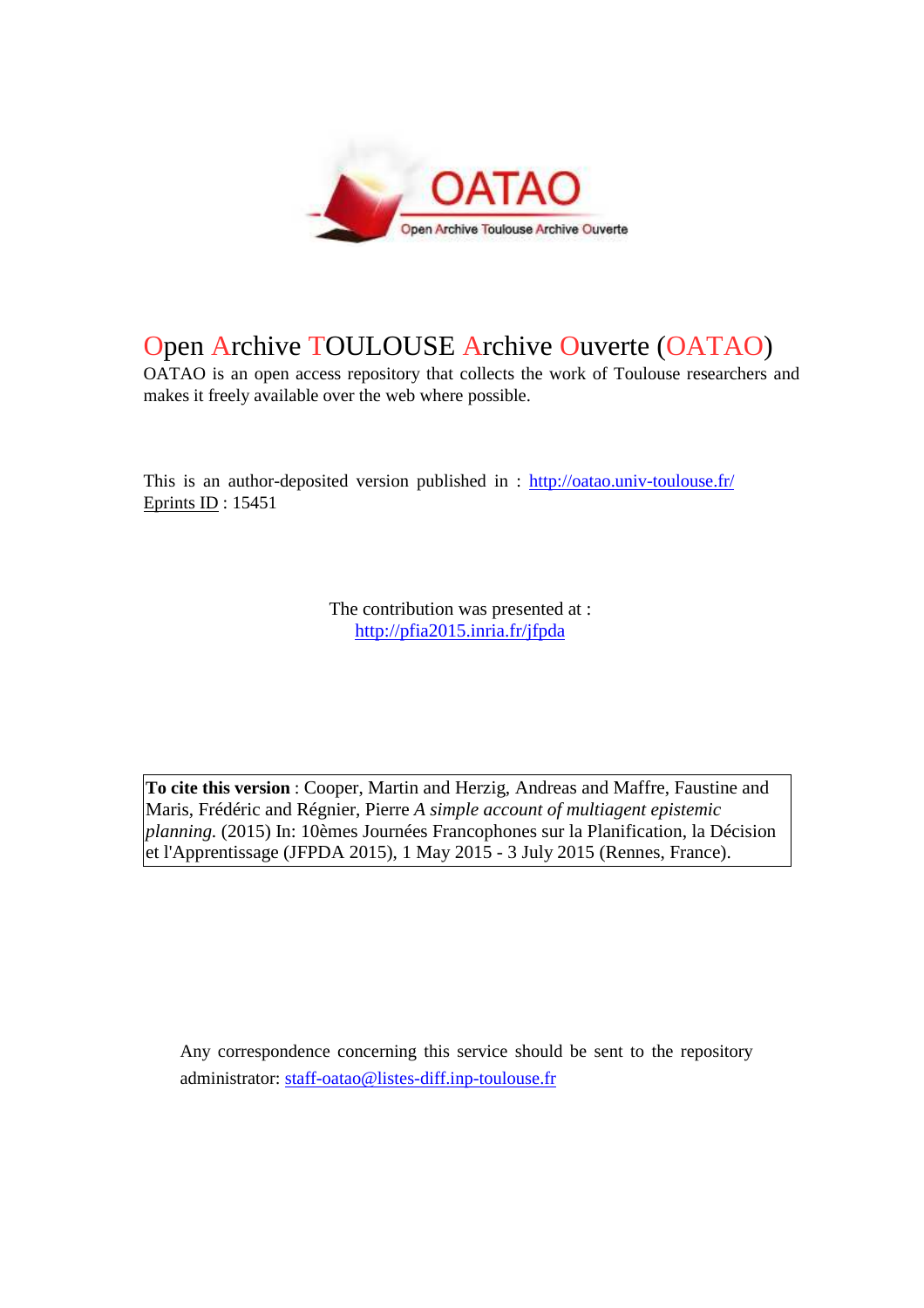## A simple account of multiagent epistemic planning

Martin C. Cooper, Andreas Herzig, Faustine Maffre, Frédéric Maris, Pierre Régnier

IRIT - CNRS UMR 5505 – University of Toulouse, France cooper@irit.fr, herzig@irit.fr, maffre@irit.fr, maris@irit.fr, regnier@irit.fr

Abstract A realistic model of multiagent planning must allow us to model notions which are absent in classical planning such as communication and knowledge. We investigate multiagent planning based on a simple logic of action and knowledge that is based on the visibility of propositional variables. Using such a formal logic allows us to deduce the validity of a plan from the validity of the individual actions which compose it. We present a coding of multiagent planning problems expressed in this logic into the classical planning language PDDL. Feeding the resulting problem into a PDDL planner provides a provably correct plan for the original multiagent planning problem. We use the gossip problem as a running example.

Keywords: Planning, multiagent system, epistemic logic

### 1 Introduction

Suppose there are  $n$  people, and each of them knows some item of gossip not known to the others. They communicate by telephone, and whenever one person calls another, they tell each other all they know at that time. How many calls are required before each item of gossip is known to everyone ? This can be viewed as a multiagent planning problem where contrarily to classical planning it is not the world that evolves but the agents' knowledge. In this paper we provide a simple multiagent epistemic logic allowing to reason about such problems. We also study how they can be encoded into PDDL, the classical Planning Domain Definition Language first introduced by (Mc Dermott *et al.*, 1998).

### 2 A simple epistemic logic

We start by defining a language and semantics of a simple logic of action and knowledge that is based on the visibility of propositional variables. Our logic is a dialect of Dynamic Logic of Propositional Assignments DL-PA (Balbiani *et al.*, 2013).

#### 2.1 Language

Let PVar =  $\{p_1, p_2, ...\}$  be a finite set of *propositional variables* and Agt =  $\{i_1, i_2,...\}$  a finite set of *agents*. To each  $p \in \text{PVar}$  and each agent  $i \in \text{Agt}$  we associate one more propositional variable  $\mathbf{Kw}, p$ . which reads "*i* knows whether p". We understand this as follows : when *i* knows whether p then either p is true and i knows that, or p is false and i knows that. The set of *atomic formulas* of our language is then

$$
\mathsf{Fml}_0 = \mathsf{PVar} \cup \{ \mathbf{Kw}_i p \, : \, i \in \mathsf{Agt} \text{ and } p \in \mathsf{PVar} \}.
$$

We remark that our framework can be further extended to also contain information of the form  $\mathbf{Kw}_i\mathbf{Kw}_j$ ('i knows whether j knows whether p'). Note that the latter does not entail that i himself knows whether p.

Our language has two syntactical entities, formulas and programs. They are defined by mutual recursion as follows :

$$
\varphi ::= \alpha \mid \neg \varphi \mid \varphi \land \varphi \mid \langle \pi \rangle \varphi
$$

$$
\pi ::= +\alpha \mid -\alpha \mid \pi; \pi \mid \pi \sqcup \pi \mid \varphi? \mid \pi^*
$$

where  $\alpha$  ranges over the set of atomic formulas  $\text{Fml}_0$ .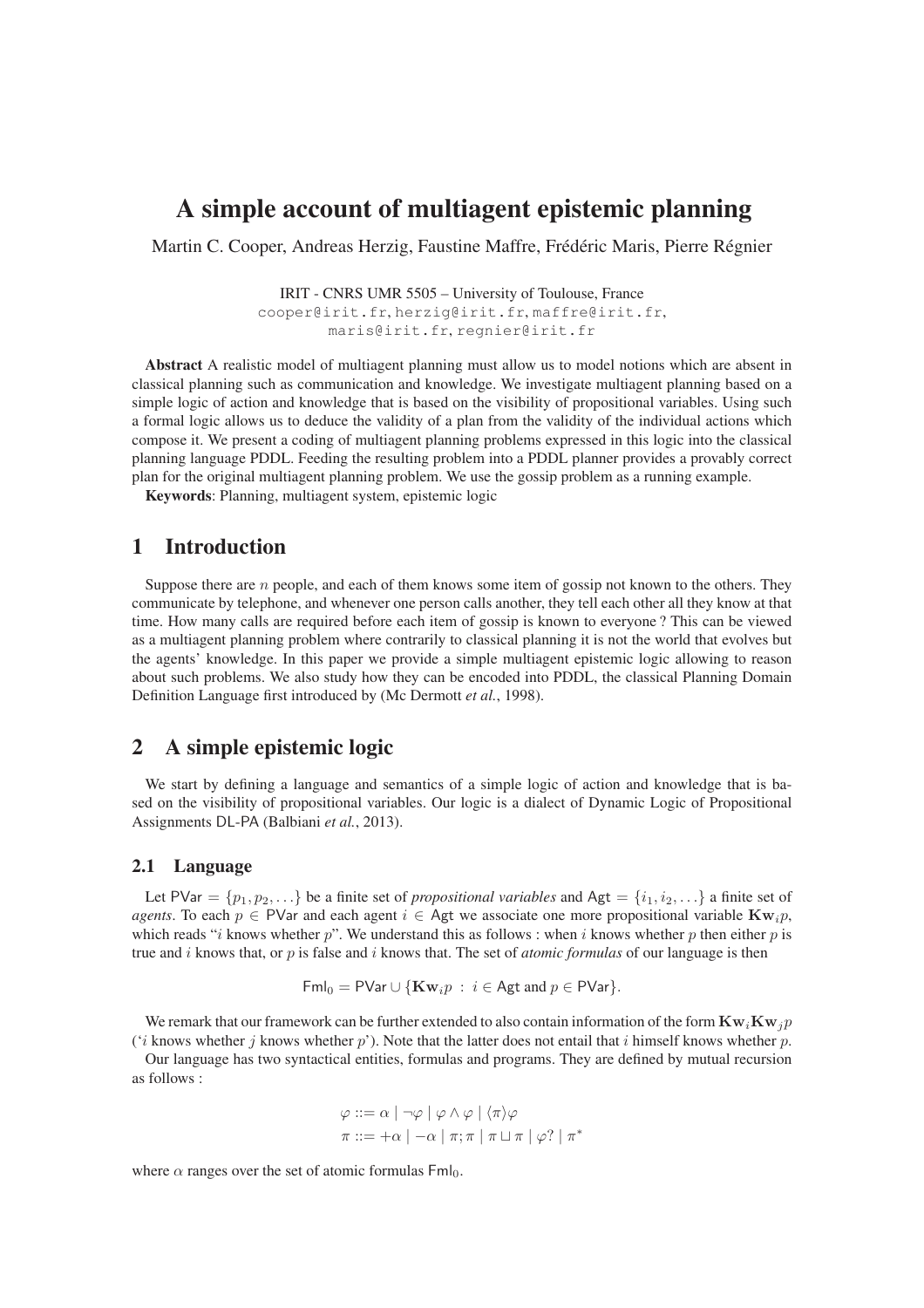$\langle \pi \rangle \varphi$  is the formula which results when the program  $\pi$  is applied to the formula  $\varphi$ . It reads "there exists an execution of  $\pi$  after which  $\varphi$  is true". The other boolean operators  $\bot$ ,  $\top$ ,  $\vee$ ,  $\rightarrow$  and  $\leftrightarrow$  and the dual operator  $[\pi]\varphi = \neg(\pi)\neg\varphi$  (which reads "after every execution of  $\pi$ ,  $\varphi$  is true") are defined as usual.

Programs are composed of instructions which are either assignments ( $+\alpha$  or  $-\alpha$ ), sequences of instructions ( $\pi$ ;  $\pi$ ), non-deterministic choice between instructions ( $\pi \sqcup \pi$ ), tests ( $\varphi$ ?) or repetitions ( $\pi$ <sup>\*</sup>).

We define the more standard modal operator 'knowing that' ranging over literals as follows :

$$
\mathbf{K}_{i}p \stackrel{\text{def}}{=} p \land \mathbf{Kw}_{i}p
$$

$$
\mathbf{K}_{i} \neg p \stackrel{\text{def}}{=} \neg p \land \mathbf{Kw}_{i}p
$$

A *boolean formula* is a formula without the dynamic operator  $\langle . \rangle$ . The set of all boolean formulas is noted Fml<sub>Bool</sub>. We note var( $\varphi$ ) the set of atomic formulas appearing in the boolean formula  $\varphi$ . For example, var(q ∧ **Kw**<sub>i</sub> $p$ ) = {q, **Kw**<sub>i</sub> $p$ }. (Note that  $p \notin var(q \land$  **Kw**<sub>i</sub> $p$ ).) The set of *atomic programs* is

$$
\mathsf{Pgm}_0 = \{ +\alpha \, : \, \alpha \in \mathsf{Fml}_0 \} \cup \{ -\alpha \, : \, \alpha \in \mathsf{Fml}_0 \}.
$$

Two elements of Pgm<sub>0</sub> are *in conflict* if they assign different truth values to the same variable.

#### 2.2 Semantics

A state is a subset of the set of atomic formulas (corresponding to exactly those atomic formulas that are true in this state). Formulas are interpreted as sets of states (those states in which the formula is true) and programs are interpreted as relations on states.

$$
||\alpha|| = \{s : \alpha \in s\}
$$
  
\n
$$
||\neg\varphi|| = 2^{Fml_0} \setminus ||\varphi||
$$
  
\n
$$
||\varphi \wedge \psi|| = ||\varphi|| \cap ||\psi||
$$
  
\n
$$
||\langle \pi \rangle \varphi|| = \{s : \text{ there is a } s' \in ||\varphi|| \text{ such that } \langle s, s' \rangle \in ||\pi||\}
$$
  
\n
$$
||+\alpha|| = \{\langle s, s' \rangle : s' = s \cup \{\alpha\}\}
$$
  
\n
$$
||-\alpha|| = \{\langle s, s' \rangle : s' = s \setminus \{\alpha\}\}
$$
  
\n
$$
||\pi_1; \pi_2|| = ||\pi_1|| \circ ||\pi_2||
$$
  
\n
$$
= \{\langle s, s' \rangle : \text{ there is } s'' \text{ such that } \langle s, s'' \rangle \in ||\pi_1|| \text{ and } \langle s'', s' \rangle \in ||\pi_2||\}
$$
  
\n
$$
||\pi_1 \sqcup \pi_2|| = ||\pi_1|| \cup ||\pi_2||
$$
  
\n
$$
||\varphi?|| = \{\langle s, s \rangle : s \in ||\varphi||\}
$$
  
\n
$$
||\pi^*|| = (||\pi||)^*
$$

In words, a propositional variable  $\alpha$  is true in s if it belongs to it; the negation of a formula  $\neg \varphi$  is true in all worlds where  $\varphi$  is not true; the conjunction  $\varphi \wedge \psi$  is true in states where both  $\varphi$  and  $\psi$  are true; and  $\langle \pi \rangle \varphi$  is true if there is a state reachable by executing  $\pi$  where  $\varphi$  is true. Concerning programs, assignments update the state by adding or removing the corresponding variable; the sequence  $\pi_1$ ;  $\pi_2$  reaches a state by executing  $\pi_1$  and executes  $\pi_2$  from this state; the non-deterministic choice  $\pi_1 \sqcup \pi_2$  represents the union of the relations for  $\pi_1$  and for  $\pi_2$ ; the test  $\varphi$ ? stays in the same state if it verifies  $\varphi$  (otherwise it fails and the program stops); and the repetition  $\pi^*$  reaches any state attainable if we repeat  $\pi$  any number of times by making the reflexive transitive closure of the relation  $||\pi||$ .

### 3 Action theories and planning tasks

A conditional action is a couple  $a = \langle pre(a), eff(a) \rangle$  where  $pre(a)$  is a boolean formula (the *precondition* of a) and eff(a) is a set of *conditional effects* : couples of the form  $\langle \text{cond}_i, \pi_i \rangle$  such that cond $_i \in \text{Fml}_{\text{Bool}}$  is a boolean formula and  $\pi_i \in \text{Pgm}_0$  is an assignment.

As an example, let us consider the conditional action toggle(p) of flipping the truth value of the propositional variable p. It is described as toggle $_p = \langle \mathsf{pre}(\mathsf{toggle}_p), \mathsf{eff}(\mathsf{toggle}_p) \rangle$  with  $\mathsf{pre}(\mathsf{toggle}_p) = \top$  and  $\operatorname{\sf eff}(\operatorname{toggle}_p) = \{\langle p,-p\rangle,\langle \neg p,+p\rangle\}.$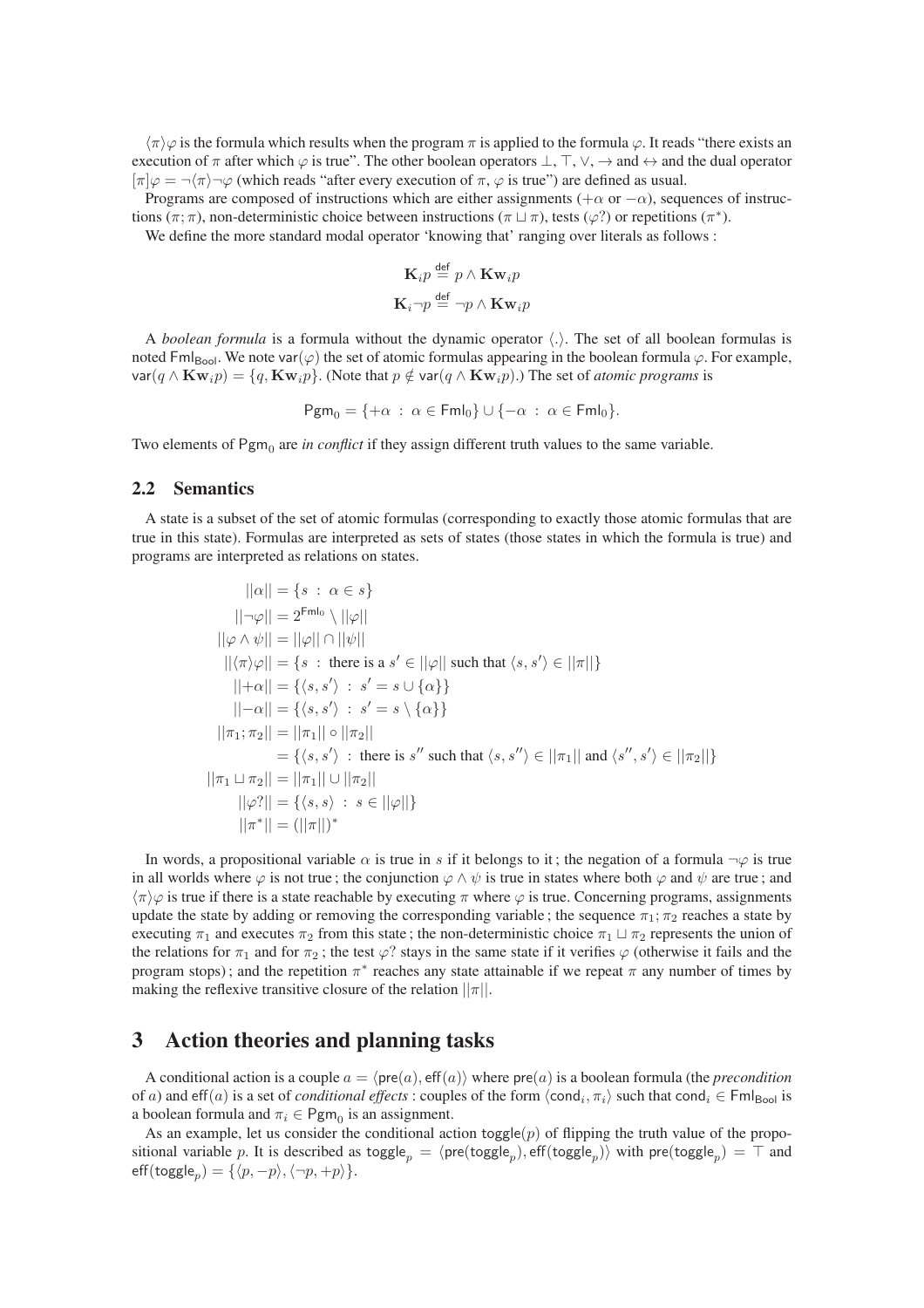#### Example 1

*The action* call<sub>ij</sub> corresponds to agents *i* and *j* telling each other every secret they know among all *n* secrets. *The secret of agent* i *is modelled by a propositional variable* s<sup>i</sup> *and agent* j*'s knowledge of this secret is modelled by*  $\mathbf{Kw}_j s_i$ . We have call<sub>ij</sub> =  $\langle \mathsf{pre}(\mathsf{call}_{ij}), \mathsf{eff}(\mathsf{call}_{ij}) \rangle$  *with*  $\mathsf{pre}(\mathsf{call}_{ij}) = \top$  *and* 

$$
\begin{aligned} \mathsf{eff}(\mathsf{call}_{ij}) = \{ & \langle \mathbf{Kw}_i s_1, +\mathbf{Kw}_j s_1 \rangle, \dots, \langle \mathbf{Kw}_i s_n, +\mathbf{Kw}_j s_n \rangle, \\ & \langle \mathbf{Kw}_j s_1, +\mathbf{Kw}_i s_1 \rangle, \dots, \langle \mathbf{Kw}_j s_n, +\mathbf{Kw}_i s_n \rangle \}. \end{aligned}
$$

*Intuitively, we check knowledge of both agents about every secret and add knowledge of a secret to one agent only if it is known to the other.*

A given conditional action  $a$  determines a relation between states :

$$
||a|| = \{ \langle s, s' \rangle : s \in ||\text{pre}(a)|| \text{ and there is no } \langle \text{cond}_1, \pi_1 \rangle, \langle \text{cond}_2, \pi_2 \rangle \in \text{eff}(a) \}
$$
  
such that  $\pi_1$  and  $\pi_2$  are in conflict and  $s \in ||\text{cond}_1 \wedge \text{cond}_2||$   
and  $s' = \{ s \setminus \{ \alpha : \text{ there is } \langle \text{cond}, -\alpha \rangle \in \text{eff}(a) \text{ and } s \in ||\text{cond}|| \} \}$   
 $\cup \{ \alpha : \text{ there is } \langle \text{cond}, +\alpha \rangle \in \text{eff}(a) \text{ and } s \in ||\text{cond}|| \} \}$ 

Thus an action is executable if its precondition is currently verified and if there cannot be any conflict. When executed, for every conditional effect such that the condition is true, the action will remove every  $\alpha$ such that the effect is  $-\alpha$  and add every  $\alpha$  such that the effect is  $+\alpha$ .

We say that a state s is *reachable* from a state  $s_0$  via a set of actions Act if there is a sequence of actions  $\langle a_1, \ldots, a_n \rangle$  and a sequence of states  $\langle s_0, \ldots, s_n \rangle$  with  $n \geq 0$  such that  $s_n = s$  and  $\langle s_{k-1}, s_k \rangle \in ||a_k||$  for every k such that  $1 \leq k \leq n$ .

A *planning task* is a triple  $\langle$ Act, s<sub>0</sub>, Goal) where Act is a finite set of actions, s<sub>0</sub>  $\subseteq$  Fml<sub>0</sub> is a state (the initial state) and Goal  $\in$  Fml<sub>Bool</sub> is a boolean formula (the goal). It is solvable if at least one of the goal states in  $||$ Goal $||$  is reachable from  $s_0$  via Act; else it is unsolvable.

#### Example 2 (Example 1, ctd.)

*The planning task corresponding to the gossip problem is*  $\langle$ Act,  $s_0$ , Goal $\rangle$  *with* Act = {call<sub>ij</sub> :  $i, j \in$  Agt and  $i \neq j$ ,  $s_0 = {\text{Kw}_i s_i : 1 \leq i \leq n}$  *(every agent knows its own secret) and* Goal =  $\bigwedge_{i,j \in \text{Agt}}^i$  Kw<sub>i</sub>s<sub>j</sub> *(every agent knows every secret).*

### 4 Encoding into DL-PA

Consider an action  $a = \langle \text{pre}(a), \{\langle \text{cond}_1, \pi_1 \rangle, \ldots, \langle \text{cond}_n, \pi_n \rangle\} \rangle$ . Action a can be directly coded into PDDL as we will show in Section 5. However, some extra work is required to code actions in DL-PA.

Before executing an action, we have to check that its effects are not in conflict ; if two effects are, the action can only be executed if these effects cannot both happen. The formula

$$
\text{conflict}_{a} = \bigvee_{\substack{\langle \text{cond}_i, \pi_i \rangle, \langle \text{cond}_j, \pi_j \rangle \in \text{eff}(a),\\ \pi_i \text{ and } \pi_j \text{ are in conflict}}} \text{cond}_i \land \text{cond}_j
$$

is true when there is a couple of effects of  $a$  whose effects are conflicting and whose conditions are both true. We suppose that the disjunction of an empty set is ⊥. In our running example there are no conflicts : we have conflict<sub>calli</sub> $= \perp$ .

We also have to take care that the truth value of conditions cannot change because of effects. To achieve this, we copy our conditions at the beginning of the action and evaluate copies. Note that this technical problem is specific to DL-PA ; when coding a planning problem in PDDL this problem does not arise since in PDDL all conditions are checked before any effects are produced. We use copies of atomic variables  $\alpha$ , noted  $\alpha'$ . We suppose that  $\alpha'$  is syntactically different from every  $\beta \in \text{Fml}_0$ . Then the copy of a formula  $\varphi$  is noted  $\varphi'$  and is defined such that every  $\alpha$  occurring in  $\varphi$  is replaced by its copy  $\alpha'$ . Furthermore, we define the program assigning the value of  $\alpha$  to its copy  $\alpha'$  by

$$
copy(\alpha) = (\alpha?; +\alpha') \sqcup (\neg \alpha?; -\alpha').
$$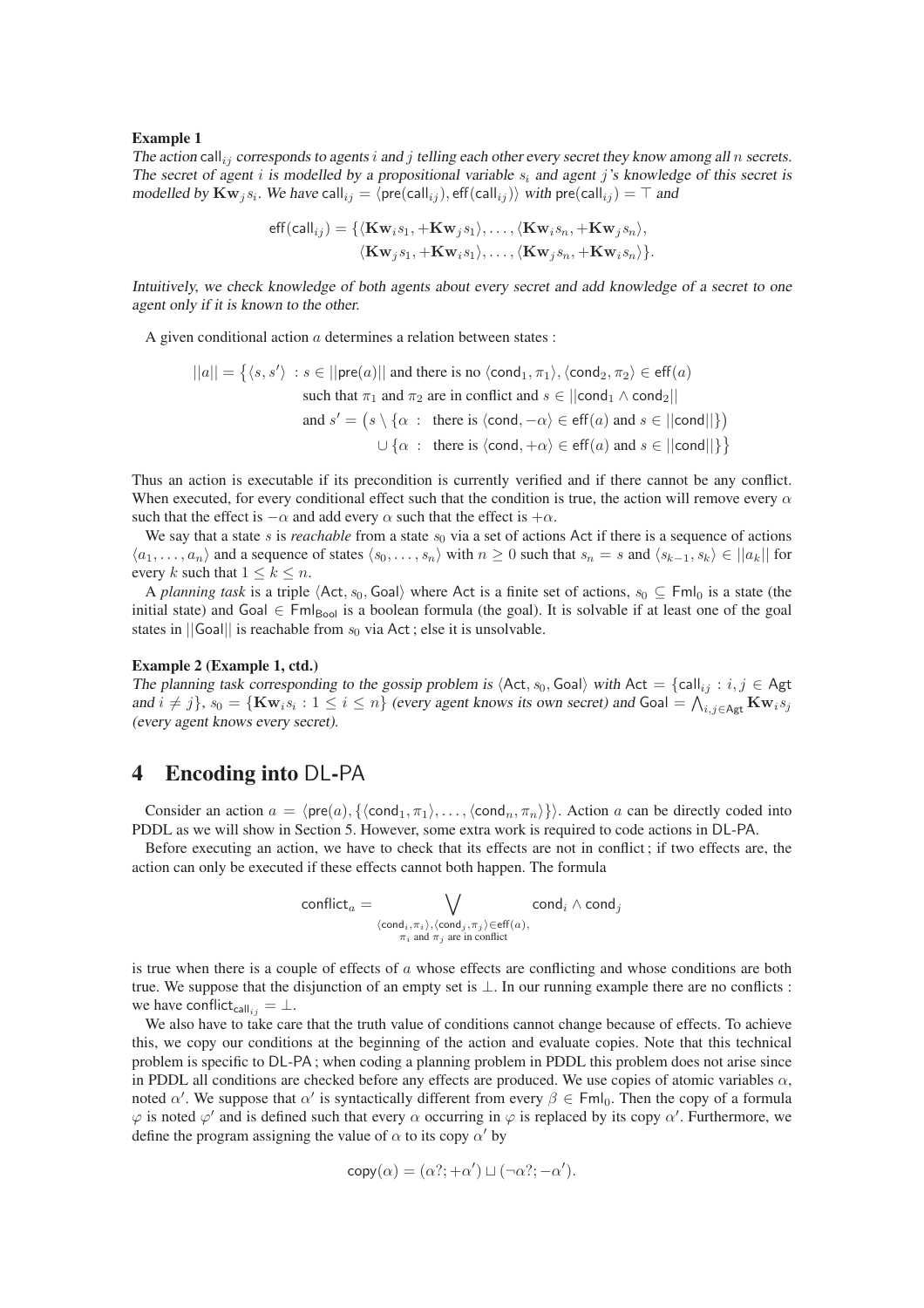Given a set of atoms  $A = \{\alpha_1, \dots, \alpha_m\}$ , we define the program copy $(A) = \text{copy}(\alpha_1); \dots; \text{copy}(\alpha_m)$ storing the the truth values of the  $\alpha_i$  by copying them. (Note that the order does not matter.) Remark that  $\varphi \leftrightarrow [\text{copy}(var(\varphi))] \varphi'$  is valid.

We can finally associate to  $a$  the DL-PA program :

$$
\mathsf{prog}_a = \mathsf{pre}(a)?; \neg \mathsf{conflict}_a?; \mathsf{copy}\big(\bigcup_{\langle \mathsf{cond}_i, \pi_i \rangle \in \mathsf{eff}(a)} \mathsf{var}(\mathsf{cond}_i)); \\ (\langle \mathsf{cond}_1'?; \pi_1) \sqcup \neg \mathsf{cond}_1'?); \dots; \big((\mathsf{cond}_n'?; \pi_n) \sqcup \neg \mathsf{cond}_n'?
$$

.

#### Proposition 1

The program  $\text{prog}_a$  is well-defined; in other words,  $||a|| = ||\text{prog}_a||$ .

#### Proof 1

*Take a state* s*.*

*If*  $s \notin ||\text{pre}(a)||$ , then the program  $\text{prog}_a$  fails because of the first test  $\text{pre}(a)$ ?, thus is not related to any *state, as specified by*  $||a||$ *. The next test* conflict<sub>a</sub>? *exactly corresponds to the constraint on conflict in*  $||a||$  *: if* conflict<sub>a</sub> *is false in* s *then no couple of conditional effects of* a *is in conflict and the program continues.* 

*Furthermore, the ordering of the sequence*  $\text{prog}_a$  *does not matter because we test copies of the atoms occurring in the conditions (thus we test the truth of every condition in s). By the semantics of the nondeterministic choice operator*  $\sqcup$ , each instruction (cond<sub>i</sub>'?; π<sub>i</sub>) $\sqcup$  ¬cond<sub>i</sub>'? *is equivalent to an if-then control sequence : if the guard* cond<sub>i</sub>' *is true then*  $\pi_i$  *is executed, whereas if*  $\neg$ cond<sub>i</sub>' *is true then* no *instruction is executed and the program continues. Therefore, if the condition is verified in s, then, due to the semantics*  $of +\alpha$  *and*  $-\alpha$ , *if*  $\pi_i$  *is of the form*  $+\alpha$  *then*  $\alpha$  *is added to s, while if*  $\pi_i$  *is of the form*  $-\alpha$  *then*  $\alpha$  *is removed from* s*, as specified in* ||a||*.*

It is interesting to note that coding epistemic planning into a formal logic has allowed us to identify the problem of conflicting effects. This highlights the fact that an automatic planner designed to solve planning problems expressed in PDDL and consisting of actions with conditional effects must take into account the possibility of conflicting effects : if two conditions of an action  $a$  are true and their respective effects are conflicting then action  $a$  cannot be executed. The possibility of conflicting effects is not explicitly prohibited in PDDL and this potential problem must therefore be managed within the automatic planner.

#### Example 3 (Example 1, ctd.)

The action call<sub>ij</sub> is associated to the program :

$$
\text{prog}_{\text{call}_{ij}} = \top?; \neg \bot?; \text{copy}(\{\text{Kw}_{i}s_{k} : 1 \leq k \leq n\} \cup \{\text{Kw}_{j}s_{k} : 1 \leq k \leq n\});
$$
  
\n((\text{Kw}\_{i}s\_{1}'; + \text{Kw}\_{j}s\_{1}) \sqcup \neg \text{Kw}\_{i}s\_{1}';);  
\n…;  
\n((\text{Kw}\_{i}s\_{n}'; + \text{Kw}\_{j}s\_{n}) \sqcup \neg \text{Kw}\_{i}s\_{n}'?);  
\n((\text{Kw}\_{j}s\_{1}'; + \text{Kw}\_{i}s\_{1}) \sqcup \neg \text{Kw}\_{j}s\_{1}'?);  
\n…;  
\n((\text{Kw}\_{j}s\_{n}'; + \text{Kw}\_{i}s\_{n}) \sqcup \neg \text{Kw}\_{j}s\_{n}'?)

*Note that in this case, both* pre(a)? *and*  $\neg$ conflict<sub>a</sub>? *(which are respectively* ⊤? *and*  $\neg$ ⊥?*) are always true, and hence could clearly be omitted.*

#### Proposition 2

A planning task  $\langle$ Act,  $s_0$ , Goal $\rangle$  *is solvable if and only if*  $s_0$  *satisfies*  $\langle$   $(\bigsqcup_{a \in \text{Act}} \text{prog}_a)^*$  $\rangle$ Goal.

#### Proof 2

*We know by Proposition 1 that*  $\text{prog}_a$  *behaves correctly and produces the same effects as action a.* 

We can read the formula  $\langle (\bigsqcup_{a \in \text{Act}} \text{prog}_a)^* \rangle$  Goal as follows :  $\bigsqcup_{a \in \text{Act}} \text{prog}_a$  means choosing one action *from* Act*, then applying the star operator to this means a sequence of arbitrary length of arbitrary actions, i.e., a plan* π*.*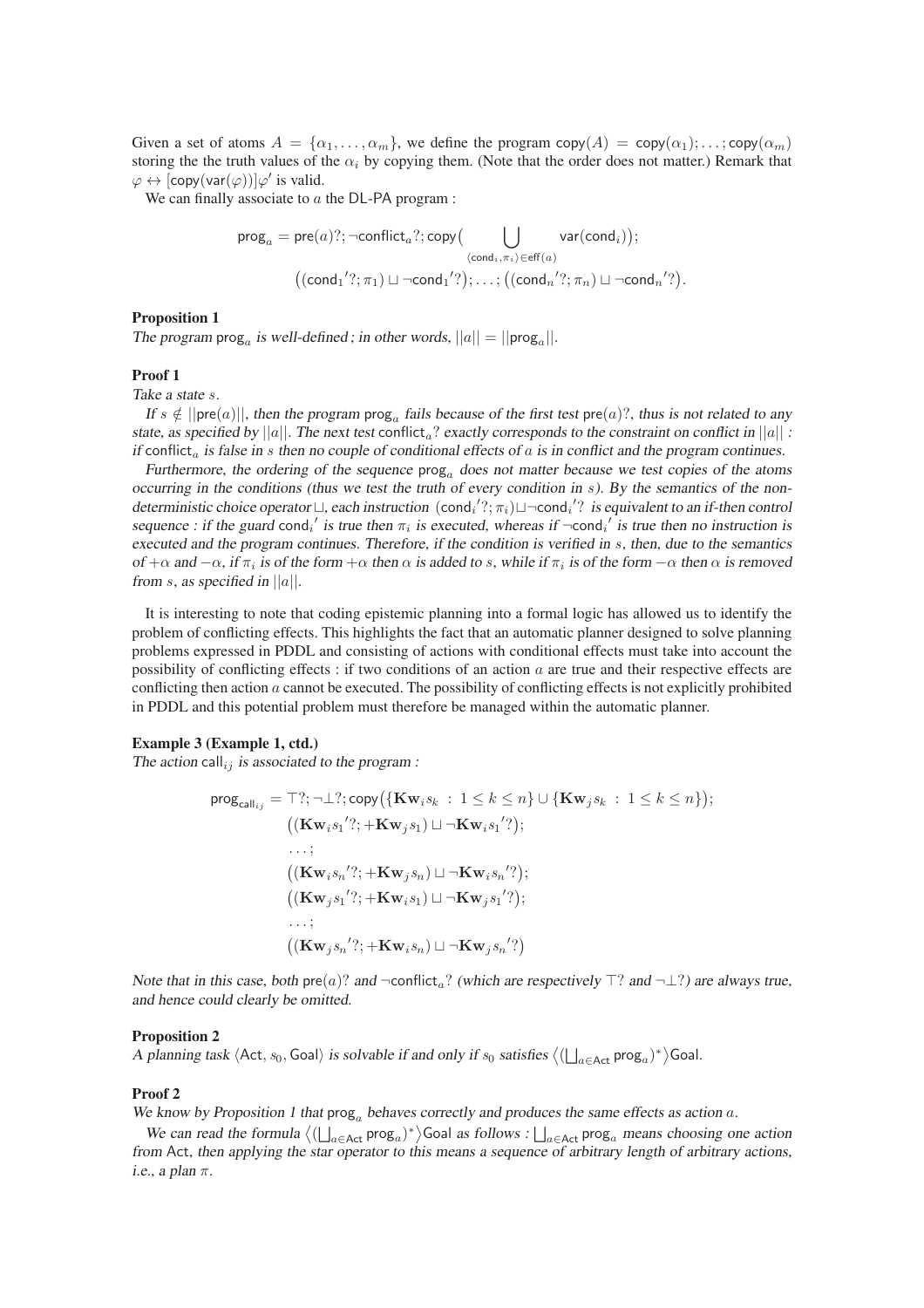For a planning task to be solvable, at least one state satisfying the goal must be reachable from  $s_0$  by *actions from* Act*, that is, there is a sequence of actions such that executing them leads to a state in* ||Goal||*. By the semantics,*  $s_0$  *satisfies*  $\langle \pi \rangle$  Goal *if and only if there exists an execution of*  $\pi$  *starting at*  $s_0$  *such that we end in a state satisfying* Goal *; this corresponds to our definition of reachable. Therefore the task is solvable if and only if the formula is satisfied at the initial state.*

### 5 Encoding into PDDL

In this section we present a method for automatically encoding planning problems defined in our logic into PDDL. As already observed, in PDDL we do not need to make copies of variables as we were obliged to do in DL-PA. We also make the assumption that the automatic planner does not allow the execution of an action with conflicting effects : this means that we do not explicitly code the test for conflicts as we did in DL-PA. Under this assumption, Proposition 2 guarantees that the planner will find a solution-plan if and only if one exists.

Consider the planning task  $\langle$ Act,  $s_0$ , Goal $\rangle$ . In order to encode this planning problem into PDDL, some requirement flags should be set depending on the form of the formulas cond<sub>i</sub> used in the effects  $\langle \text{cond}_i, \pi_i \rangle$ of actions from Act, and on the formula Goal. Since all these formulas are in  $Fml_{Bool}$ , they have to be encoded into PDDL using two boolean operators :

- and directly with default requirement flag :strips,
- not using the requirement flags :negative-preconditions if used only on atomic propositions, and :disjunctive-preconditions in addition if used on conjunctions.

Moreover, the operator  $\circ$  could also be used, when this latter requirement flag is set, in order to simplify writing. Given a boolean formula  $\varphi \in \mathsf{Fml}_{\mathsf{Bool}}$ , we define a recursive function  $tr_{PDDL}(\varphi)$  which returns the encoding of  $\varphi$  into PDDL :

$$
tr_{PDDL}(\mathbf{p}) ::= (\mathbf{p})
$$
  
\n
$$
tr_{PDDL}(\mathbf{Kw}_i p) ::= (\mathbf{Kw} \text{ i } \mathbf{p})
$$
  
\n
$$
tr_{PDDL}(\neg \varphi) ::= (\text{not } tr_{PDDL}(\varphi))
$$
  
\n
$$
tr_{PDDL}(\varphi_1 \land \varphi_2) ::= (\text{and } tr_{PDDL}(\varphi_1) \text{ tr}_{PDDL}(\varphi_2))
$$
  
\n
$$
tr_{PDDL}(\varphi_1 \lor \varphi_2) ::= (\text{or } tr_{PDDL}(\varphi_1) \text{ tr}_{PDDL}(\varphi_2))
$$

An atomic proposition  $p \in \text{PVar}$  is encoded as a fluent without any parameters by its name (p), whereas  $\mathbf{Kw}_i p$  with  $i \in \text{Agt}$  and  $p \in \text{PVar}$  is encoded by a special fluent with i and p as parameters ( $\mathbf{Kw}$  i p). The initial state  $s_0$  is then trivially encoded, and the Goal and the preconditions of all actions in Act can be encoded using the function above. Moreover, the requirement flag : conditional-effects must be set, unless all the effects of the actions in Act are of the form  $\langle \top, \pi \rangle$  (recall that  $\pi \in \text{Pgm}_0$  is an assignment). Consider an action  $a = \langle \text{pre}(a), \{\langle \text{cond}_1, \pi_1 \rangle, \dots, \langle \text{cond}_n, \pi_n \rangle\} \rangle$ . For every  $\langle \text{cond}_i, \pi_i \rangle \in \text{eff}(a)$ , we add the following conditional effects to : effect of the action  $a$  in PDDL :

- if  $\pi_k = +p$ , then we add (when  $tr_{PDDL}(\text{cond}_k)$  (p));
- if  $\pi_k = -p$ , then we add (when  $tr_{PDDL}(\text{cond}_k)$  (not p));
- $\mathbf{F} = \mathbf{F} \mathbf{K} \mathbf{w}_i$ , then we add (when  $tr_{PDDL}(\text{cond}_k)$  (**Kw** i p));
- if  $\pi_k = -\mathbf{Kw}_i p$ , then we add (when  $tr_{PDDL}(\text{cond}_k)$  (not  $(\mathbf{Kw} \text{ i } p)$ ));

#### Example 4 (Example 1, ctd.)

*The action* call<sub>ij</sub> *is coded in PDDL, using conditional effects as follows :* 

*(:action call :parameters (?i - gossip ?j - gossip) :effect (and (when (***Kw** *?i s*1*) (***Kw** *?j s*1*)) ... (when (***Kw** *?i s*n*) (***Kw** *?j s*n*)) (when (***Kw** *?j s*1*) (***Kw** *?i s*1*)) ... (when (***Kw** *?j s*n*) (***Kw** *?i s*n*))))*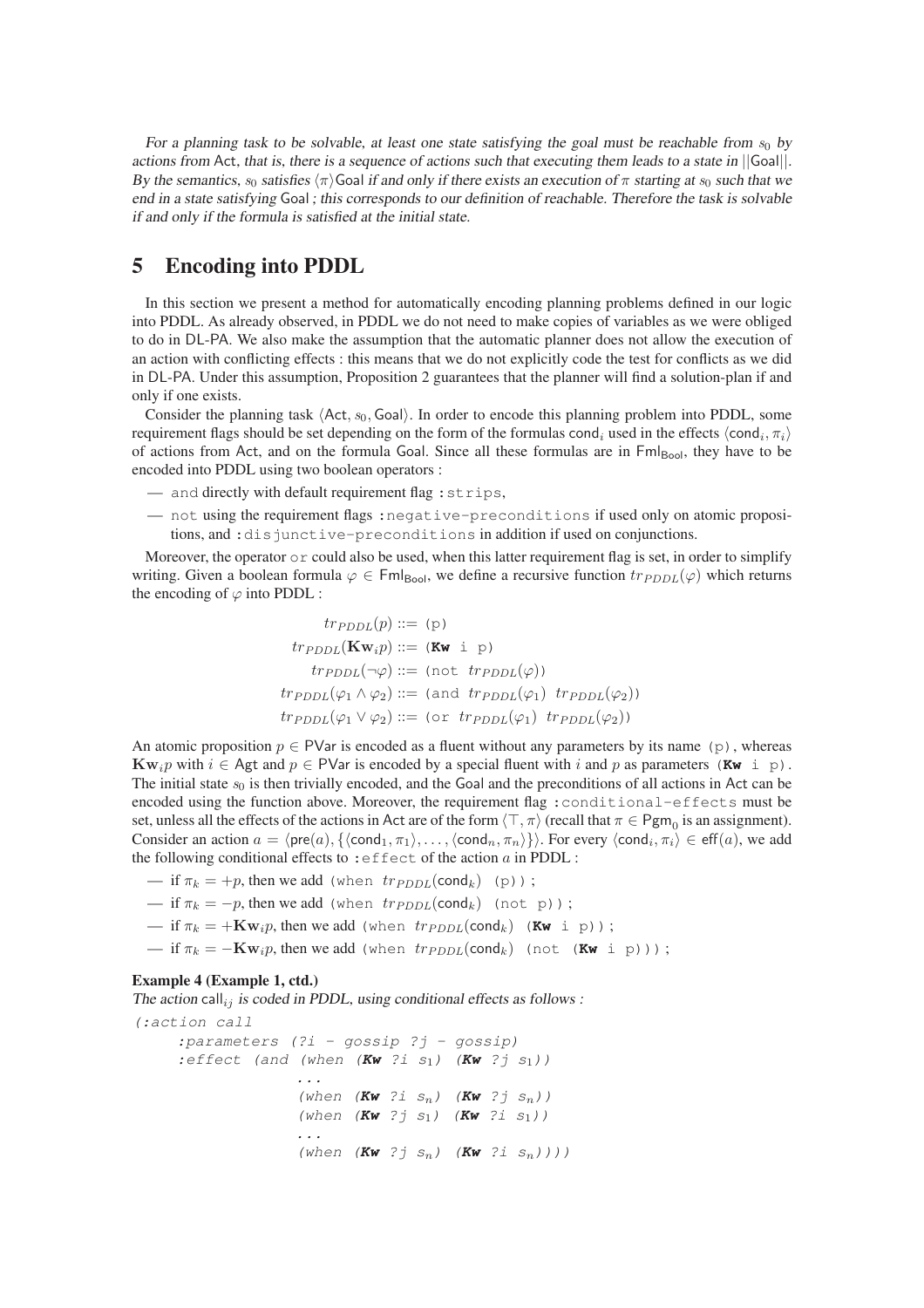Almost all planners from last International Planning Competition (IPC 2014)<sup>1</sup> handle conditional effects and negative preconditions, and most of them handle disjunctive preconditions. Moreover, most of them also handle universal effects which allows us to encode problems more succinctly, and to model actions from a planning domain independently of the actual problem as we can see in the following example.

#### Example 5 (Example 1, ctd.)

*Here is the action* call<sub>ij</sub> redefined in PDDL using universal effects :

```
(:action call
:parameters (?i - gossip ?j - gossip)
:effect (and (forall (?s - secret)
                (and (when (Kw ?i ?s) (Kw ?j ?s))
                      (when (Kw ?j ?s) (Kw ?i ?s))))))
```
### 6 Variants

Several variants of the Gossip Problem have been studied in the literature, and a survey of these alternatives and the associated results was published by Hedetniemi *et al.* (1988). We enumerate some of them and give an intuition on how they could be encoded as actions.

A first variant is to consider a non-complete graph instead of a complete one, that is, some people cannot call each other. We can add a variable *linked<sub>ij</sub>* such that the precondition of the action call<sub>ij</sub> is now linked<sub>ij</sub> ∧ linked<sub>ji</sub>. In this case, if the graph is connected, the minimal number of calls to obtain the solution is either  $2n - 4$  or  $2n - 3$ , depending on the structure of the graph (Harary & Schwenk, 1974).

We can also restrict calls to one-way communications, such as mails, and thus considering directed graphs. This can be achieved by only providing information from  $i$  in a call, thus call<sub>ij</sub> is cut in half and becomes  $\langle \top, \{\langle \mathbf{Kw}_i s_1, +\mathbf{Kw}_j s_1 \rangle, \ldots, \langle \mathbf{Kw}_i s_n, +\mathbf{Kw}_j s_n \rangle\}\rangle$ . (Thus call<sub>ij</sub> is not equivalent to call<sub>ii</sub> anymore.) If the directed graph is strongly connected, the minimal number of calls is  $2n - 2$  (Harary & Schwenk, 1974).

A well-known variant of the gossip problem is the NOHO ("No One Hears Own") version (Baker & Shostak, 1972) where nobody should hear their own secret. In this version, assuming agents cannot hide secrets, a call can only take place between i and j if the precondition  $\neg \mathbf{Kw}_i s_i \wedge \neg \mathbf{Kw}_i s_j$  is satisfied, that is, j cannot tell i the secret of agent i and vice versa. Such a problem can only have a solution if n is even, in which case the minimal number of calls is still  $2n - 4$  (West, 1982).

An interesting variant for temporal planning is to consider time instead of calls, and thus suppose that several calls are executed in parallel. If the number of participants n is even, the time taken is  $\lceil \log_2 n \rceil$ , and if n is odd, it is  $\lceil \log_2 n \rceil + 1$  (Bavelas, 1950; Landau, 1954; Knödel, 1975).

Agents can be interested in learning at least  $k$  secrets without caring which secrets they access. This can be modelled by changing the goal into a disjunction of all possible outcomes (conjunctions of  $\mathbf{Kw}_i s_j$ ) such that each agent learns k secrets. A complete study of the problem (called the *partial gossiping problem* Richards & Liestman (1988)) and results depending on  $k$  can be found in (Chang & Tsay, 1996).

Finally, a last variant could be to find a sequence of calls such that no agent is allowed to lie by omission (at each call, she always tells all the secrets she knows), but in the end, some people should not know some secrets. This can actually be pretty easily achieved by only changing the goal (actions remain the same) to allow negative literals in the conjunctions. As an example, take  $n = 3$ , a goal could be  $Kw_1s_1 \wedge Kw_1s_2 \wedge$  ${\rm Kw}_1 s_3 \wedge {\rm Kw}_2 s_1 \wedge {\rm Kw}_2 s_2 \wedge {\rm Kw}_2 s_3 \wedge {\rm Kw}_3 s_1 \wedge \neg {\rm Kw}_3 s_2 \wedge {\rm Kw}_3 s_3$  (everyone knows every secret except 3 that does not know the secret of 2). This can be achieved by the sequence of actions  $\text{call}_{13}$ , call<sub>12</sub>. To the best of our knowledge, this variant has not been studied. This problem is not always solvable as some goals may not be reachable. For example,  $Kw_1s_1 \wedge Kw_1s_2 \wedge Kw_1s_3 \wedge Kw_2s_1 \wedge Kw_2s_2 \wedge \neg Kw_2s_3 \wedge Kw_3s_1 \wedge$  $\neg$ Kw<sub>3</sub>s<sub>2</sub>  $\wedge$ Kw<sub>3</sub>s<sub>3</sub> (2 does not know the secret of 3 and conversely) is not attainable since call<sub>23</sub> must never happen, so if 1 calls 2, then calls 3, then 3 will know the secret of 2 and if 1 calls 3 then 2, 2 will know the secret of 3.

What we observe is that all these variants are easy to model by modifying planning tasks, and hence can be directly encoded as DL-PA programs and PDDL tasks. This gives a sound and efficient method to fully solve this problem.

<sup>1.</sup> http ://helios.hud.ac.uk/scommv/IPC-14/planners.html